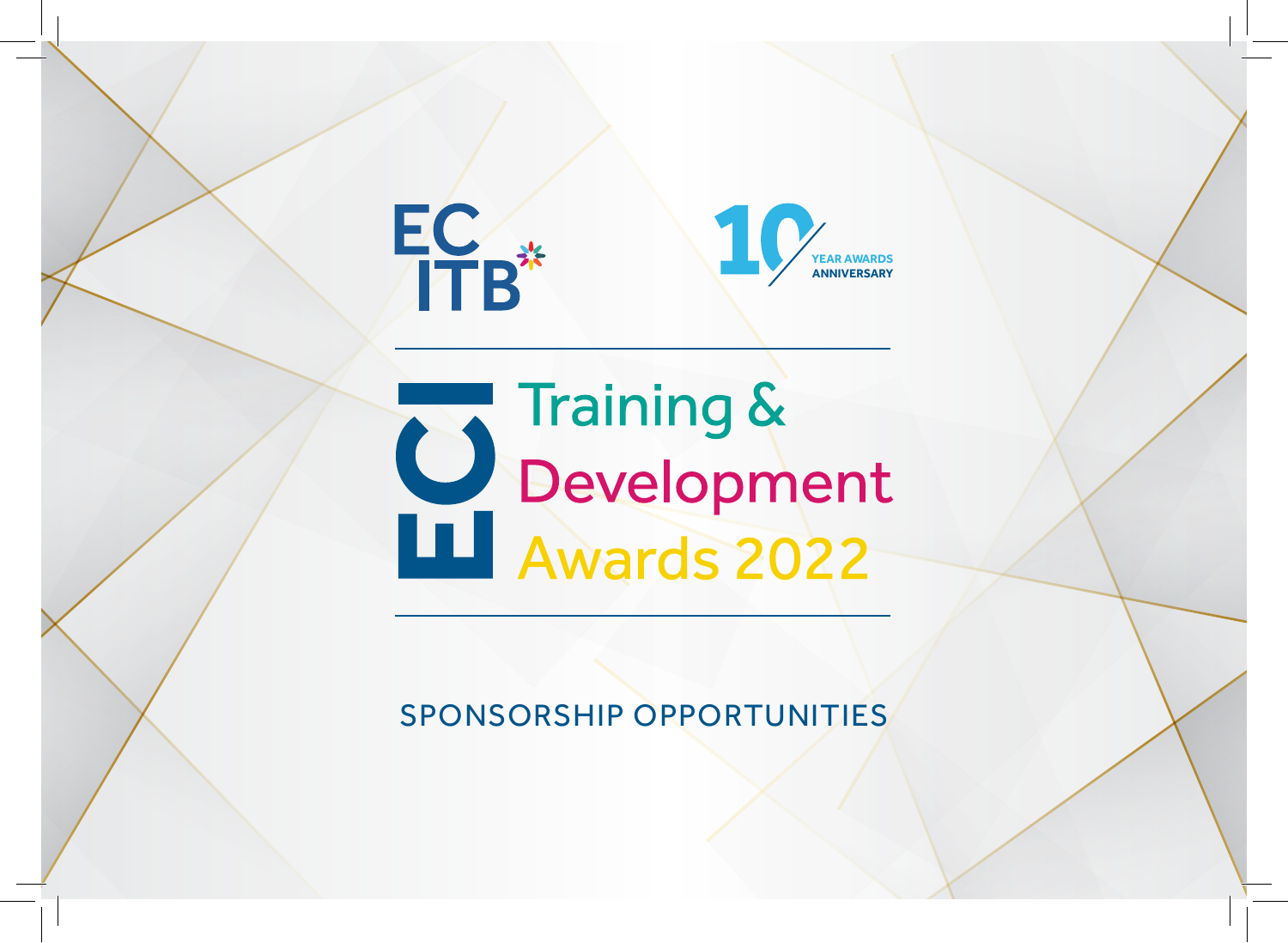



The ECITB is proud to announce that the 10<sup>th</sup> year anniversary of the Engineering Construction Industry Training  $\&$ Development Awards Ceremony will take place on Wednesday, 2<sup>nd</sup> November 2022 at Science Museum, Exhibition Rd, South Kensington, London SW7 2DD.

We would like to offer you the chance to support the Awards evening which will celebrate the industry's achievements in training and development.

There are many exciting opportunities available to support this prestigious event including; hosting the dinner, hosting the pre-dinner drinks reception, sponsoring the Awards Programme, or sponsoring and presenting an award to a winning individual or company.

This is a significant event for both employers, learners and other stakeholders. Representatives from a wide range of companies will be attending what is now an established highlight in the engineering construction industry's calendar.

#### This event gives an ideal business opportunity to meet with clients, contractors, suppliers and l government representatives as well as other stakeholders in the skills landscape.

Individual and group tickets are also available for those who do not wish to sponsor, but still want to support the event. The booking forms can be found at the back of this brochure.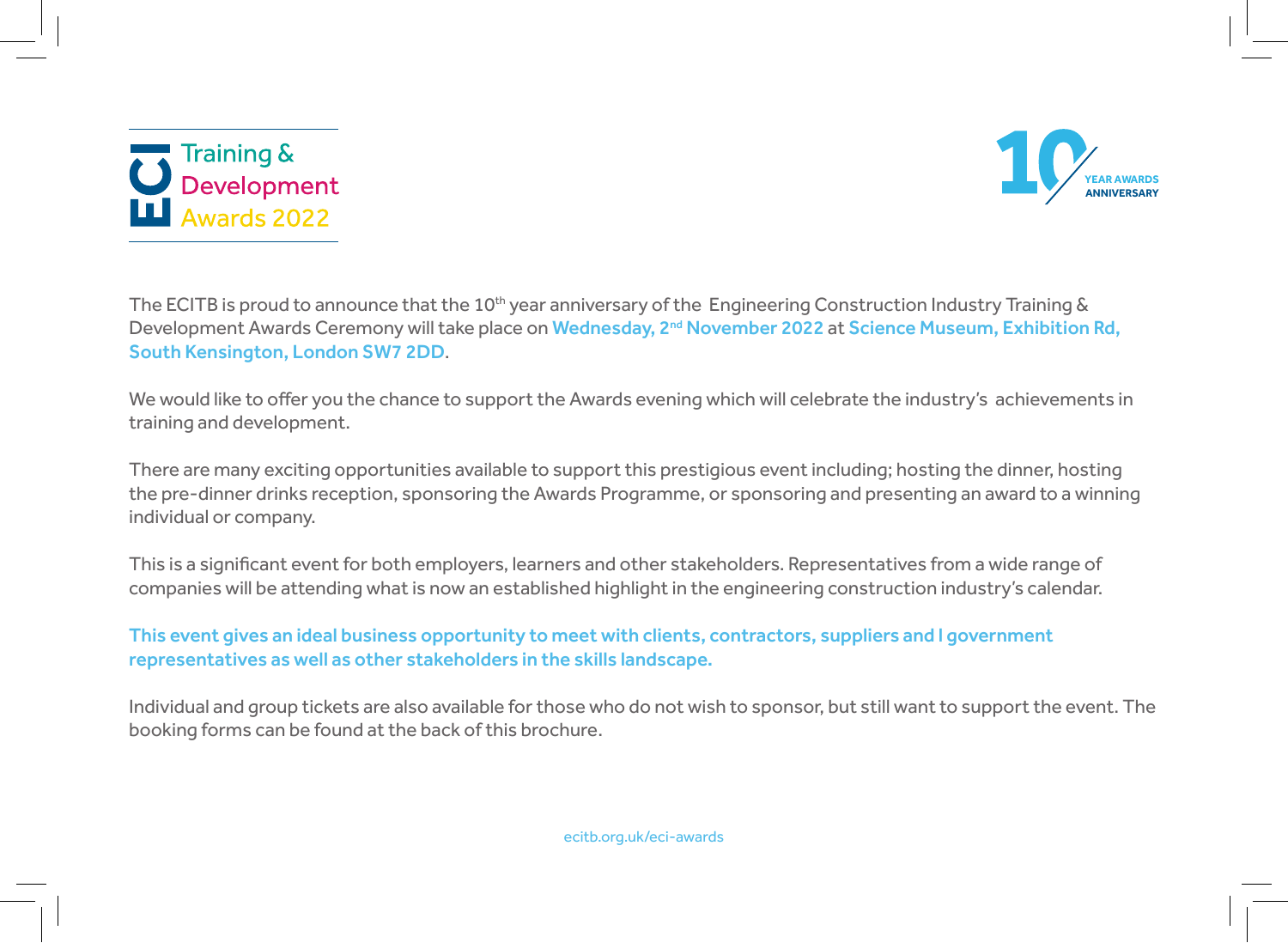# Sponsorship Packages





#### **KEY SPONSOR: Sponsorship of an Individual Award**

9 Available

#### **£2,500 + VAT**

- Apprentice of the Year
- Graduate of the Year
- ECITB Scholar of the Year
- Large employer of the Year
- SME of the Year
- Supporting ED&I in Engineering Award
- Training Provider of the Year
- Agility in Learning Award
- International Excellence in Training Award

Each package will include: -

- Opportunity to announce the winner and present award
- Company name and logo on all promotional literature
- Full page advert in official awards programme
- 2 complimentary tickets for the dinner with the option to buy additional individual tickets
- Company logo on-screen during dinner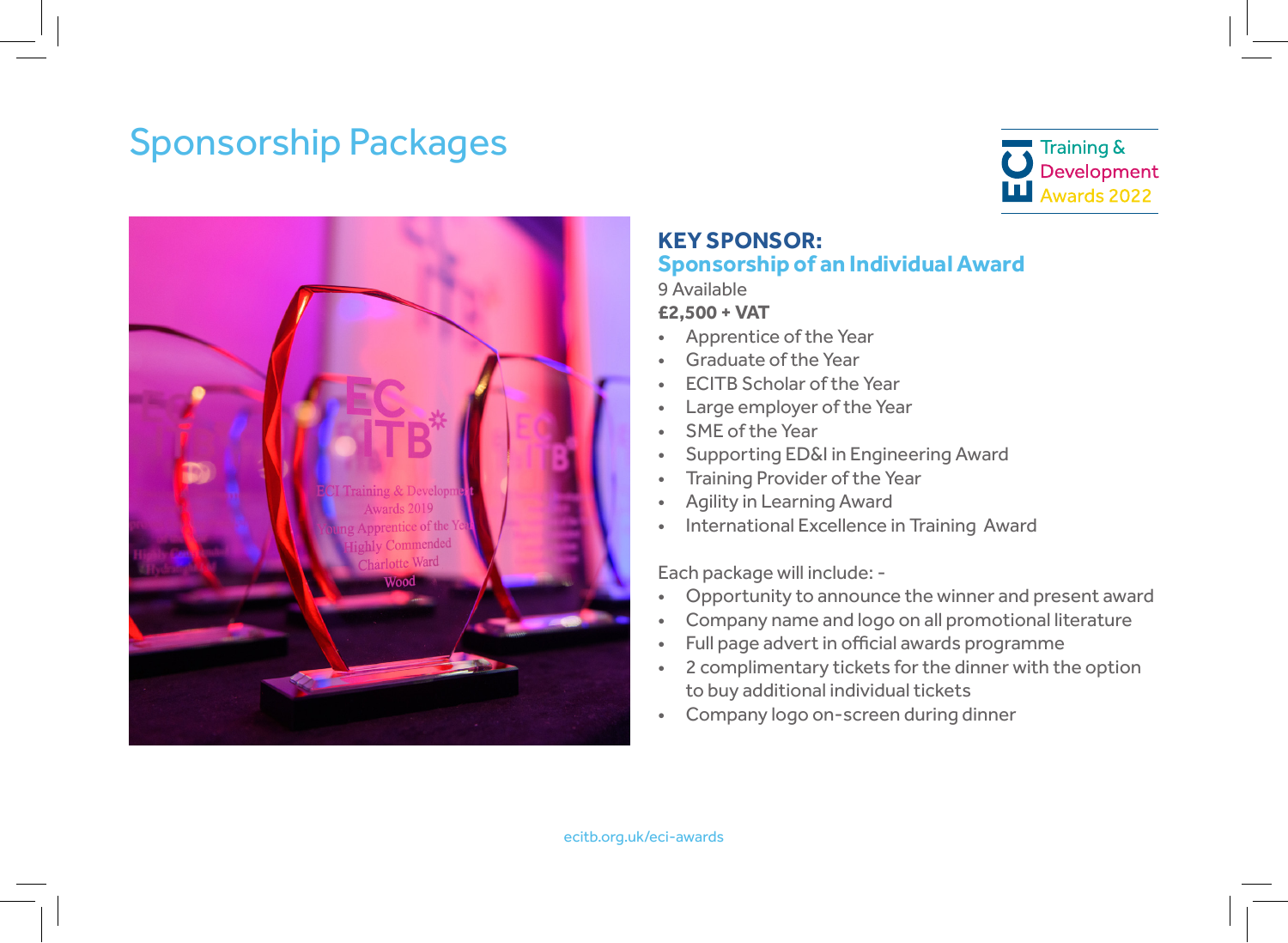

#### **PREMIUM SPONSORS: Sponsorship of Dinner**

#### **£6,000 + VAT**

- Sponsorship of the awards dinner allows for brand visibility during the whole event
- 2 minute company video to  $\epsilon$  shown before the awards begin
- Full page a wert in official wards programme
- Company logo on creen during dinner
- 7 complimentary tickets to the dinner with the option to buy additional individual tickets
- Company logo on centre table displays
- Complimentary VIP Table Upgrade Guaranteed the best seats in the house with 1 bottle of champagne on the table

#### **Sponsorship of Drinks Reception £4,500 + VAT**

- Exclusive company branding within the drinks reception area
- Ability to distribute own promotion terature within that area
- Full page at vert in official and awards programme
- Company logo on screen during dinner
- 6 complimentary time is to the dinner with the option to buy additional individual tickets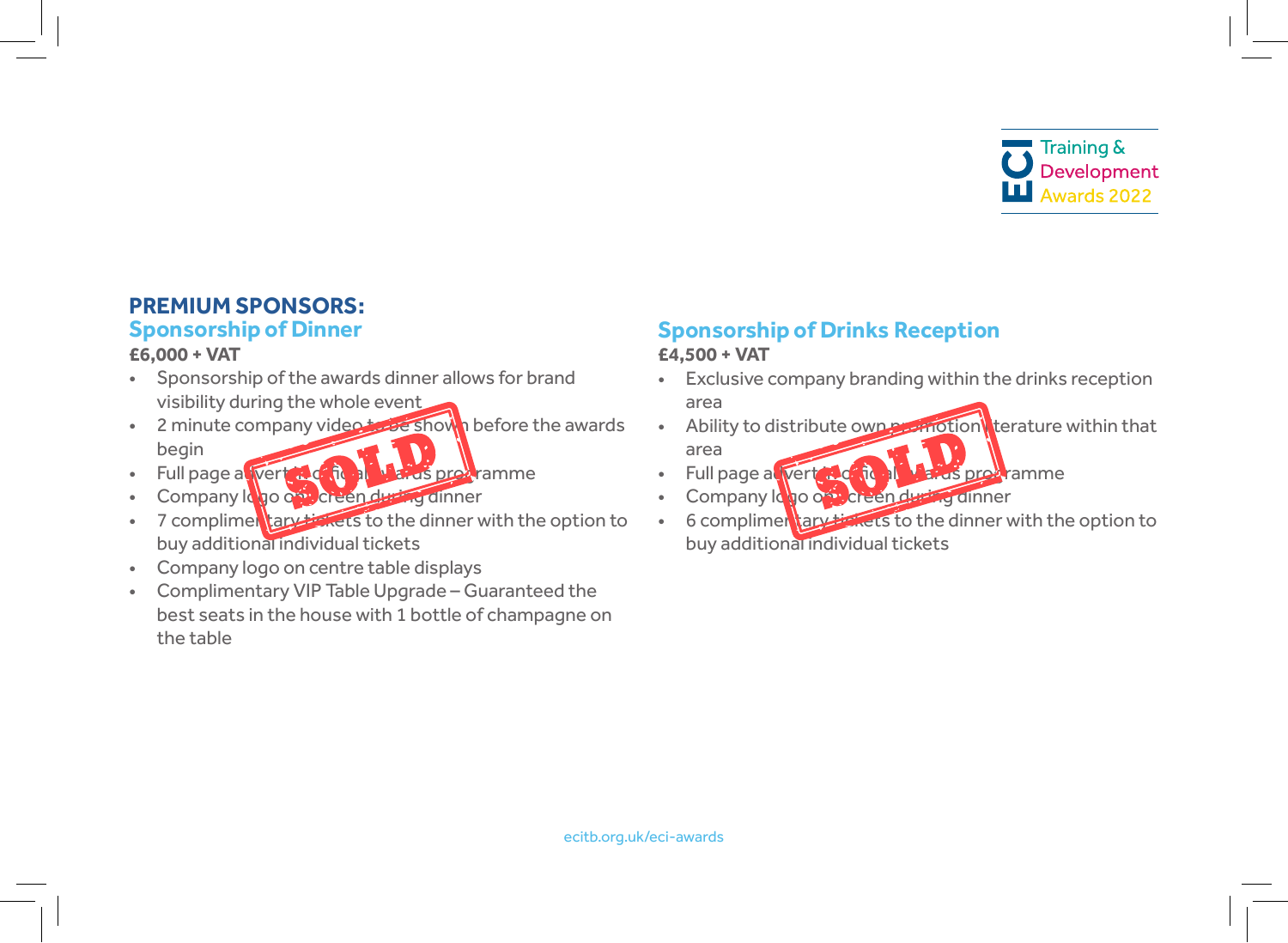

#### **SUPPORTING SPONSORS: Sponsorship of Host**

#### **£3,500 + VAT**

- Full page advert in official awards programme
- 5 complimentary tickets to the dinner with the option to buy additional individual tickets
- Company logo on screen during dinner
- Company representative to introduce the host of the evening

### **Sponsorship of Awards Programme**

#### **£3,000 + VAT**

- Exclusive sponsorship of the awards programme which is the primary communication method during the evening
- Company logo on front cover and on each page of the programme
- Full page advert in official awards programme
- 2 complimentary tickets to the dinner with the option to buy additional individual tickets
- Company logo on screen during dinner

#### **Sponsorship of Entertainment package £1,500 + VAT**

- Full page advert in official awards programme
- 2 complimentary tickets to the dinner with the option to buy additional individual tickets
- Company logo on screen during dinner

## **Advertisement in Official Awards Programme**

Full page advert - **£700 + VAT**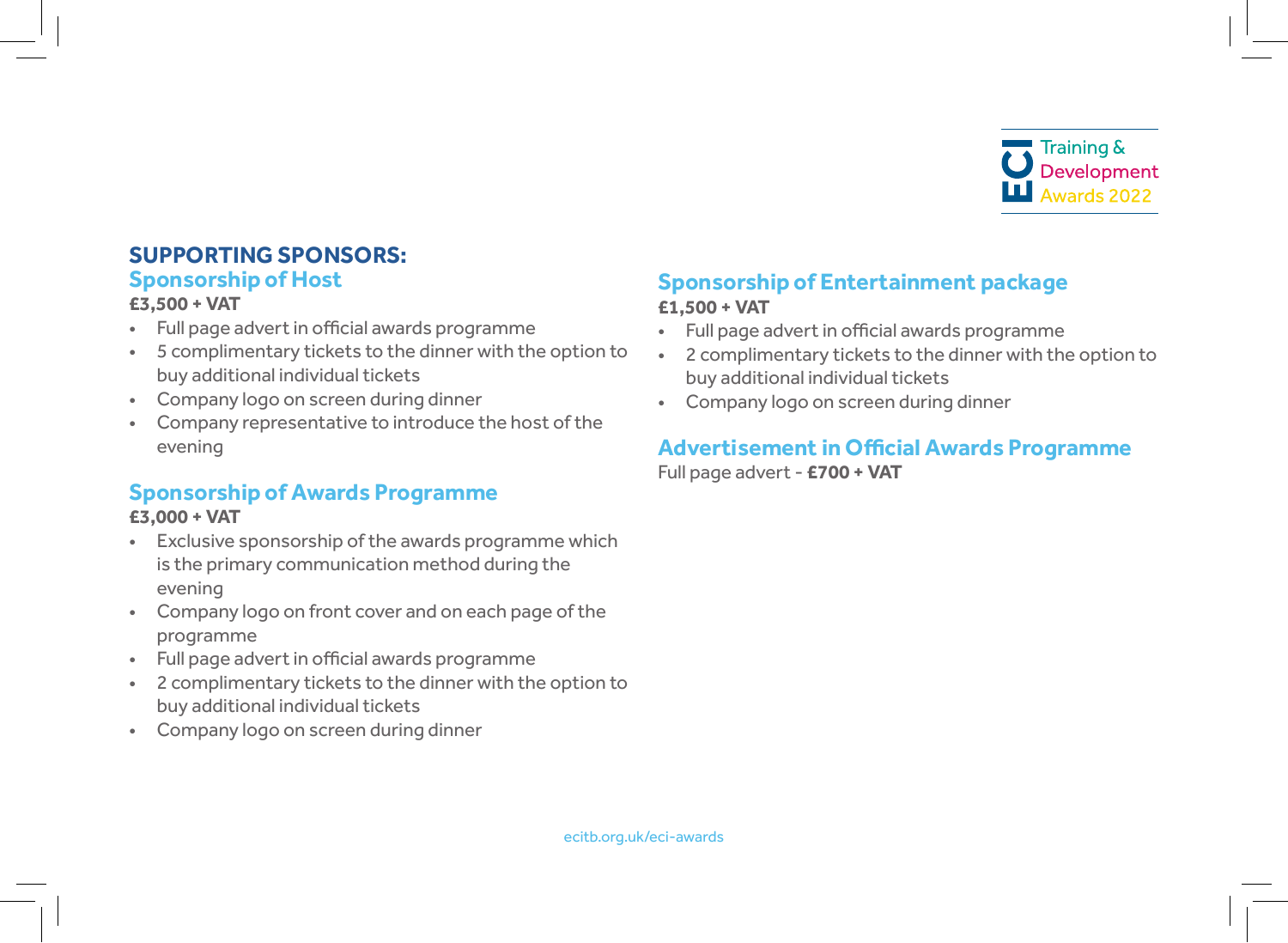# **SPONSORSHIP BOOKING FORM**

| <b>SECTION 1</b>                                                                  |                                                                  |                                                                                       |
|-----------------------------------------------------------------------------------|------------------------------------------------------------------|---------------------------------------------------------------------------------------|
| <b>Company Name</b>                                                               | <b>Contact Name</b>                                              |                                                                                       |
| <b>Company Address</b>                                                            | Telephone                                                        |                                                                                       |
|                                                                                   | Email                                                            |                                                                                       |
| <b>SECTION 2: Sponsorship</b>                                                     |                                                                  |                                                                                       |
| Key Sponsor:<br>Sponsorship of<br><b>Individual Award</b><br>Sponsor              | <b>Supporting Sponsor:</b><br>Sponsorship of Host                | <b>Supporting Sponsor:</b><br>Advertisement in<br><b>Official Awards</b><br>Programme |
| <b>Award Name:</b>                                                                | <b>Supporting Sponsor:</b><br>Sponsorship of<br>Awards Programme | <b>Supporting Sponsor:</b><br>Sponsorship of<br>Entertainment                         |
| <b>SECTION 3: Additional discounted tickets for</b><br>awards dinner at £140 each | <b>SECTION 4: Payment</b>                                        |                                                                                       |
| Number of additional tickets                                                      | Total amount £                                                   |                                                                                       |
|                                                                                   | <b>Purchase Order Number</b>                                     |                                                                                       |

Please confirm your chosen sponsorship opportunities by ticking the relevant package above. Please also confirm whether you require any further tickets. On receipt of this form you will be contacted with full details and guided deadlines. Please send your completed form to: rsvpawards@ecitb.org.uk. For further information on any of the above please contact rsvpawards@ecitb.org.uk.

ecitb.org.uk/eci-awards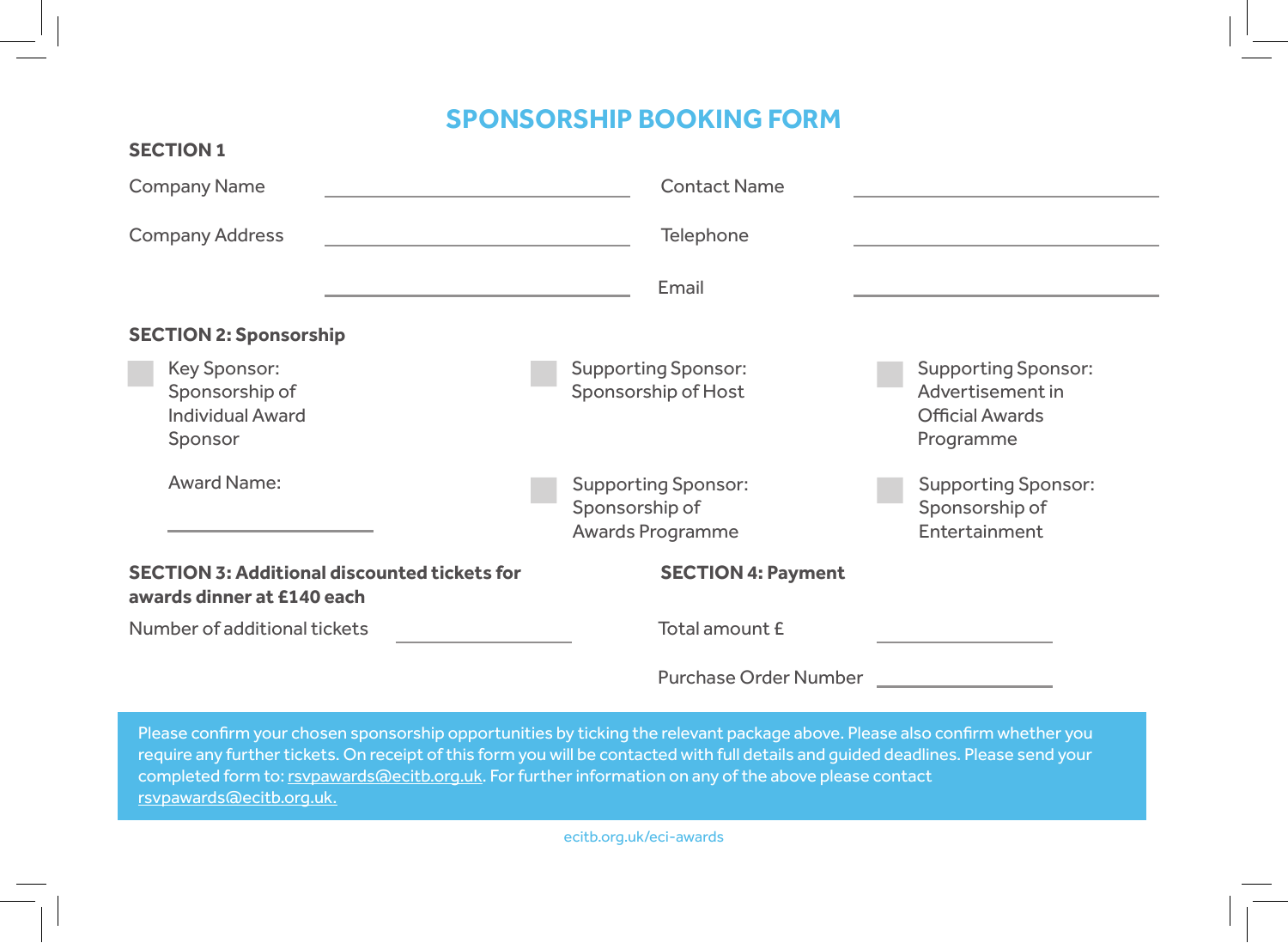# **NON SPONSORS TICKET BOOKING FORM**

and the company of the

| <b>SECTION 1</b>                                                                                                                        |                                                                                                             |  |
|-----------------------------------------------------------------------------------------------------------------------------------------|-------------------------------------------------------------------------------------------------------------|--|
| Company Name<br><u> 1980 - Johann Barbara, martxa alemaniar a</u>                                                                       | <b>Contact Name</b>                                                                                         |  |
| <b>Company Address</b><br><u> 1989 - Johann Barn, amerikansk politiker (</u>                                                            | Telephone<br>and the state of the state of the state of the state of the state of the state of the state of |  |
| <u> 1989 - Johann Barn, fransk politik amerikansk politik (</u>                                                                         | Email<br>the control of the control of the control of the control of the control of                         |  |
|                                                                                                                                         |                                                                                                             |  |
| I would like to purchase a table of 10 at £1400+ VAT                                                                                    |                                                                                                             |  |
| In addition to the table of 10, I would like                                                                                            | tickets at £160 + VAT                                                                                       |  |
| <b>SECTION 2: Payment</b>                                                                                                               |                                                                                                             |  |
| Total amount £<br><u> 1980 - Johann Barn, mars eta inperiodor eta inperiodor eta inperiodor eta inperiodor eta inperiodor eta inper</u> | Purchase Order Number                                                                                       |  |

Please return by email to : rsvpawards@ecitb.org.uk

ecitb.org.uk/eci-awards